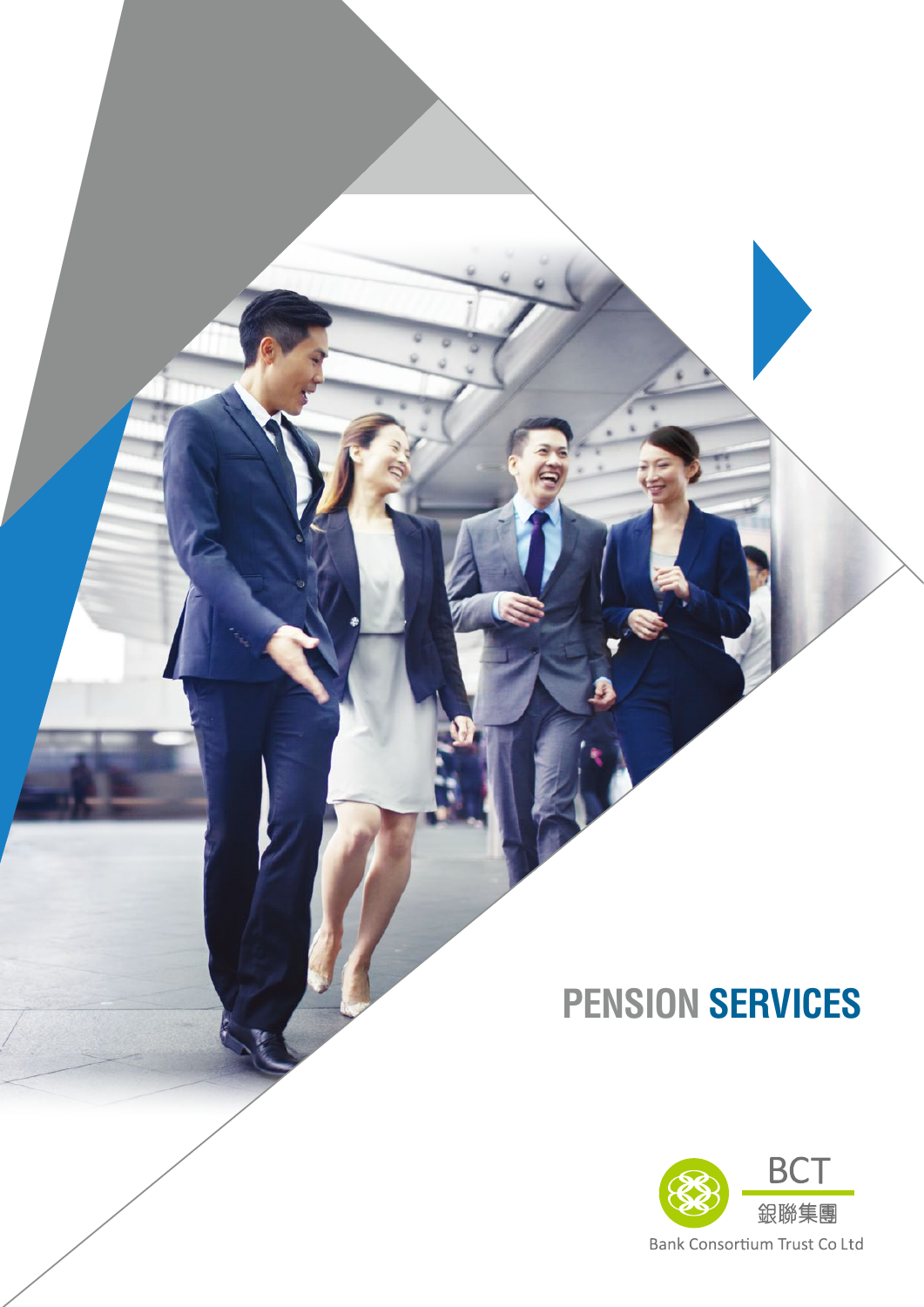

# PENSION PLAN SERVICES

As an experienced provider, BCTC provides pension administration services for MPF master trust schemes, pooled ORSO and individual ORSO schemes as well as international pension plans. We service both DB / DC pensions and hybrid plans, giving sponsors flexible, accurate and efficient services.

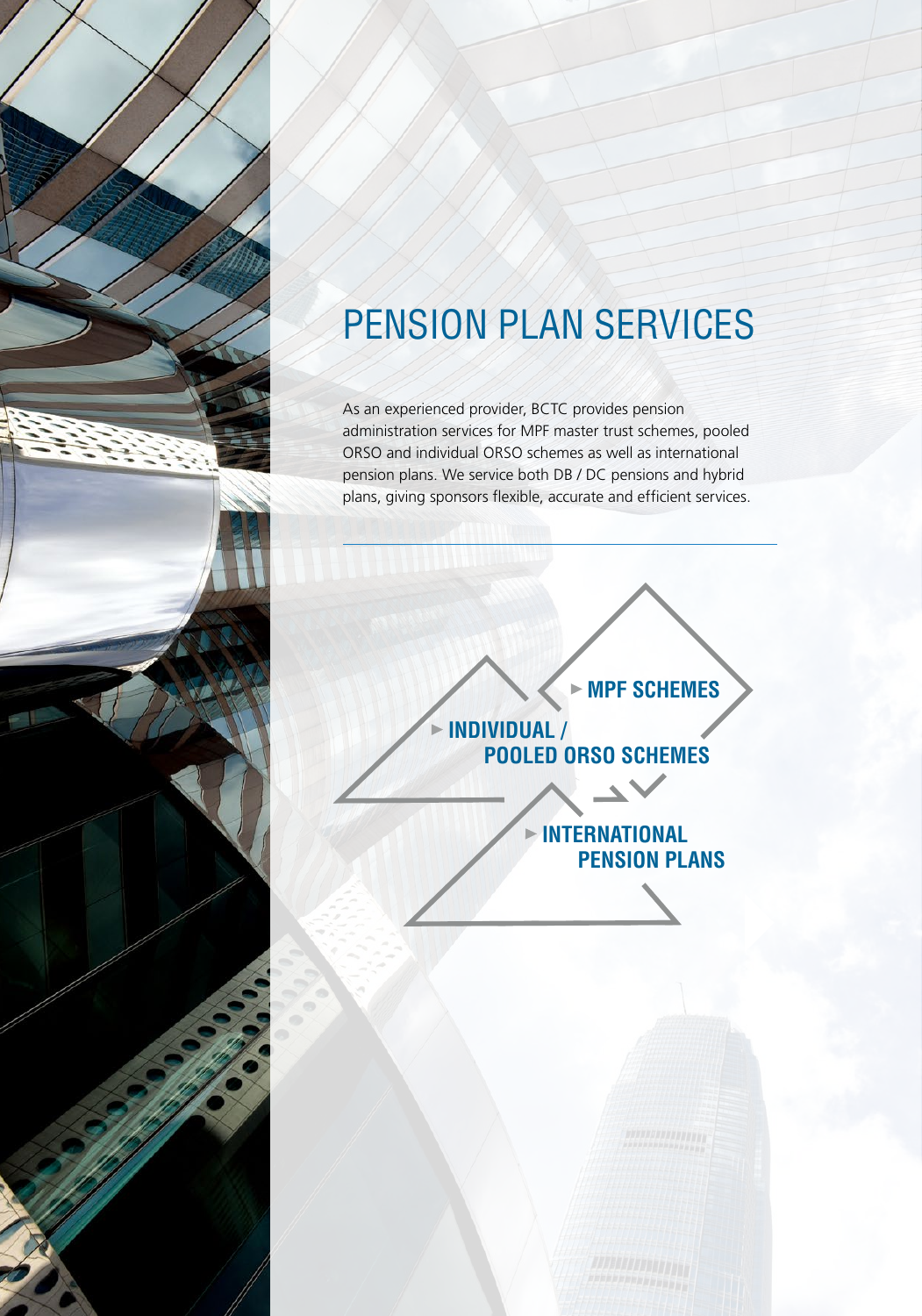#### KEY SERVICES INCLUDE

- » Scheme set up / restructuring;
- » Employer and employee enrolment processing;
- » Contribution receipts and settlement;
- » Termination and benefit payments;
- » Fund switching and investment choice change;
- » Member and scheme transfer processing;
- » Member record keeping;
- » Employer and member websites for easy management of accounts and retirement investments;
- » Member benefit statements as required by regulators including the Mandatory Provident Fund Schemes Ordinance; and
- » Filing of statutory reports and returns to regulators.



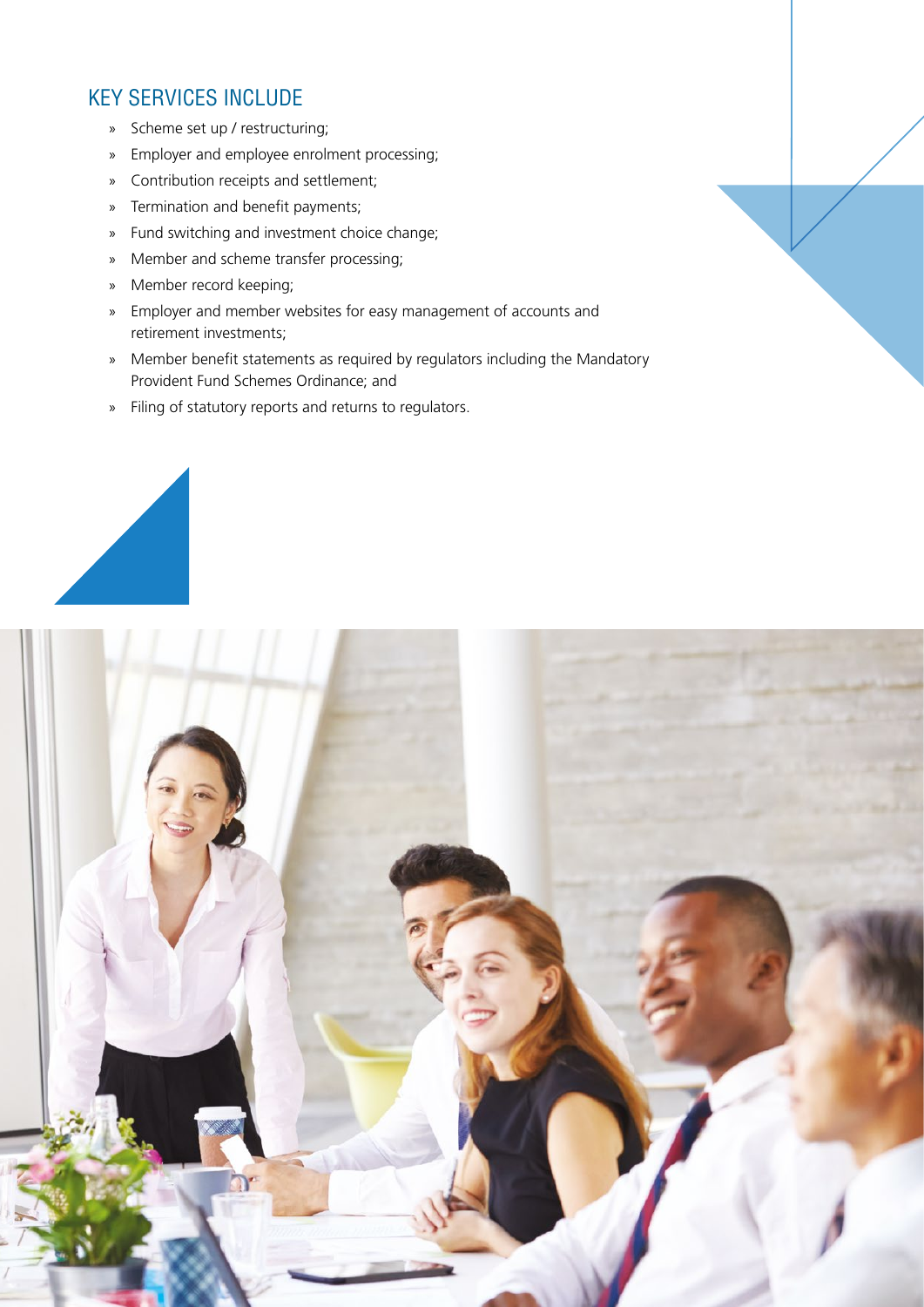

### MPF / ORSO SCHEME TRANSFER

With a specialised team dedicated to ORSO scheme conversion and MPF scheme take-on, BCTC ensures smooth transfer / transition of schemes through thorough preparation and professional execution in a risk-controlled environment.

Throughout the process, we maintain regular dialogue with employers / sponsors to monitor the transfer progress. The process involves:

- » Reviewing trust deeds;
- » Preparing the deed of variation or deed of retirement and appointment, and administrative agreement where appropriate;
- » Conducting on-site implementation meetings with employers to explain processes, clarify issues and answer questions;
- » Participating in member briefing sessions conducted by employer;
- » Agreeing on transfer dates;
- » Converting scheme / fund / employer / member information from the existing administrator or trustee to BCTC's systems;
- » Agreeing with existing trustee / administrator on the transfer of physical documents relating to the scheme, such as member enrolment forms, member switching forms, termination notices, etc.;
- » Performing the physical transfer of scheme assets (including cash and securities);
- » Performing post-conversion reconciliation of scheme and fund assets; and
- » Dispatching transfer statements to members.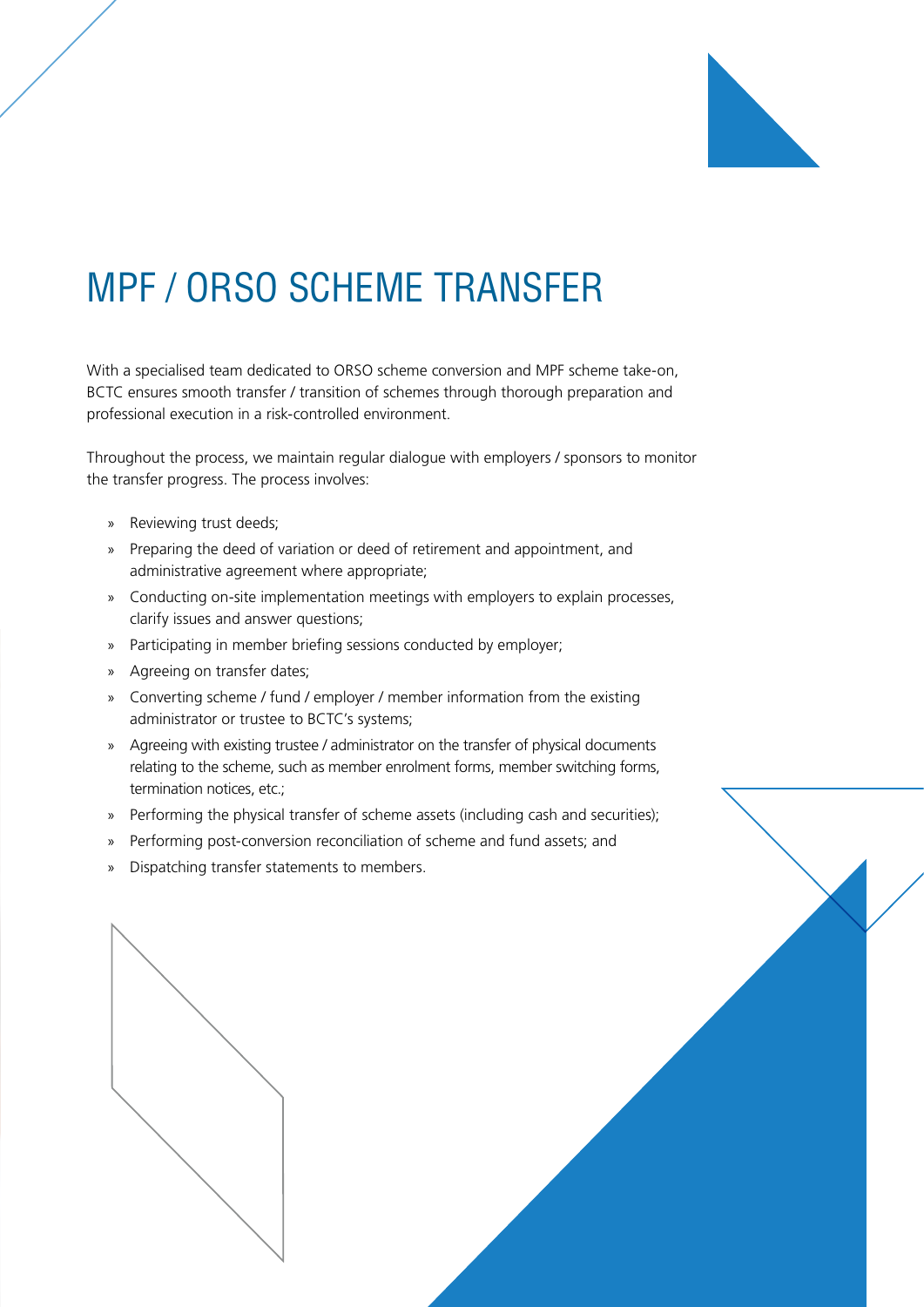# FAST TIME-TO-MARKET SCHEME FEATURE ENHANCEMENT

BCTC's technology platform is designed to handle different requirements for pensions and investment funds administration, allowing for fast time-to-market in adding funds or fund managers to a plan.

# INTERNATIONAL PENSION PLANS

International Pension Plans are an excellent way for multi-national employers to connect with their key employees. Well-designed plans provide global reach with minimal effort and expense. When clearly communicated, they generate significant employer-employee affinity.

In enabling employers to build a retirement benefit scheme for your international workforce, BCTC partners with the plan sponsor to offer an international pension plan under a master trust structure with the following benefits:

- » Reduction of administrative workload;
- » Economies of scale;
- » Dedicated servicing of a client services manager;
- » Easy access for online management of accounts;
- » Investment links;
- » Competitive and transparent fees; and
- » Security of data.



 BCT has a global mindset, following international corporate governance standards with strict internal controls. This gives us and our clients the peace of mind required to safeguard the savings of their employee's."

**David Shaw** Managing Director